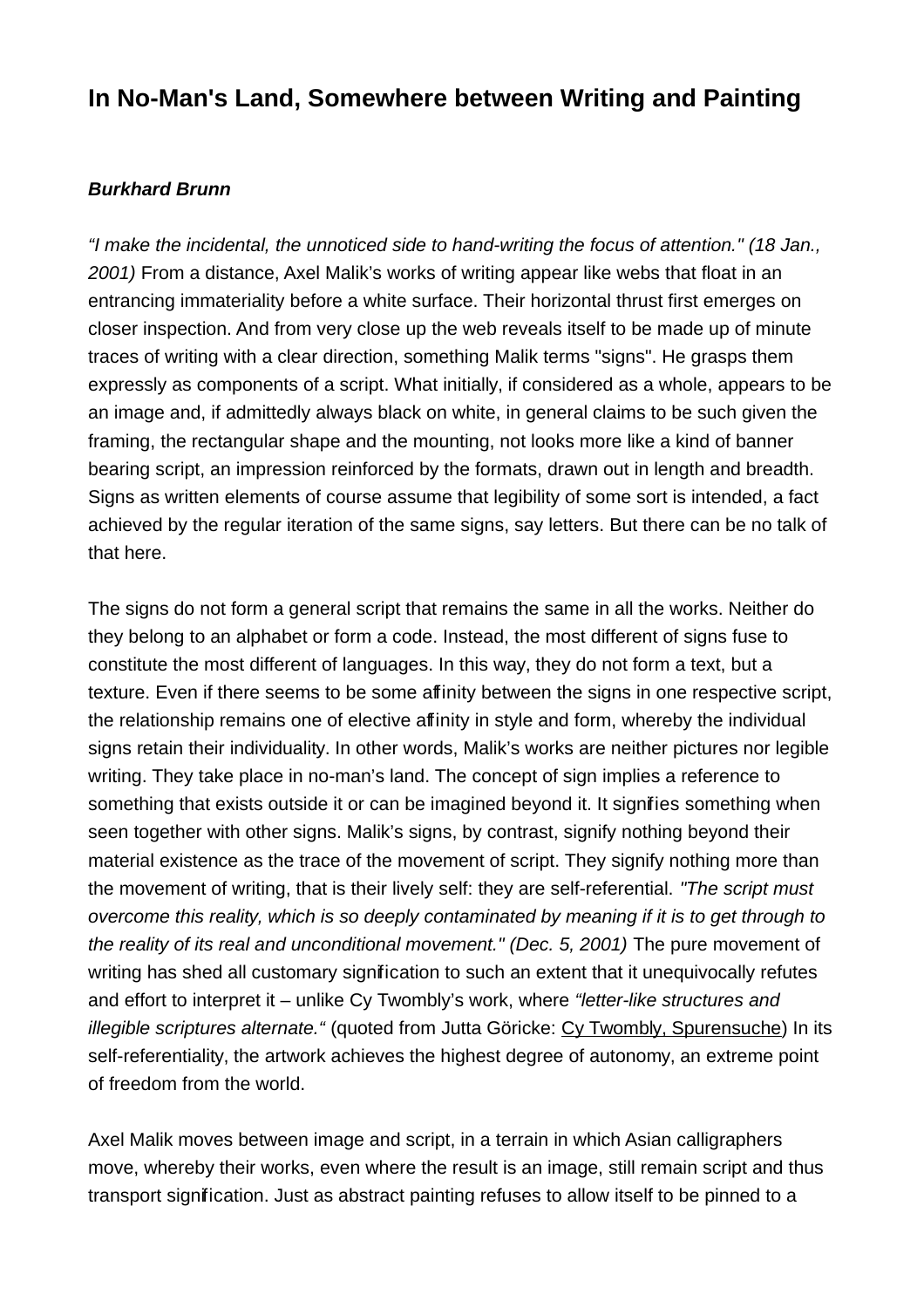specific meaning, influenced by Western art Japanese calligraphic artist Yu-Ichi (1916 - 1985) turned his back on the legible meaning of the customary calligraphy. It was a great liberation from the tradition that ordained that the signs be painted expressively, i.e., depending on a prevailing mood, but legibly. Since Malik's signs do not signify in the sense of being legible, in keeping with the term "Abstract Painting" it is safe to say that they merge to form abstract, self-referential written images. The lack of signification and the serial, horizontally aligned writing distinguish Malik's work quite clearly from traditional Asian calligraphy, which (written vertically and at time only with a single sign) frequently express poetic contents and are often the result of meditative states of mind.

In Occidental calligraphy such as is found in Medieval books, in particular the first letters of the chapters stand out as large, artistic ornaments. Traditionally, ornament is the form in which script and image are intricately linked, whereas previously they functioned as coexistent mutual commentary or illustration. From the viewpoint of art, the ornament is impaired owing to this lack of independence, this subordinate position: here, as elsewhere, its function is merely to serve, in this case to serve writing. Specifically for this reason in art since the 1980s there has been a trend to use ornament as such, because it is above all suspicion of being a medium of signification. It cannot be interpreted. Ornaments are only decorative, i.e., purposively aesthetic. Malik's rows of signs have nothing in common with ornaments. For the signs are set coarsely, opposing all aesthetics, and thus fulfill a main criterion of modern art – they subvert social norms.

It might seem obvious to categorize Malik's work as belonging to "art informel" or Tachism or action painting, that genre which in the post-War years with deliberate irrationality endeavored to flee the trap of systems of social norms and thought by resorting to preconscious qualities. Such as in the wild, eruptive, not premeditated sweeps of the brush, such as Georges Mathieu made with great corporal verve, spontaneous in gesture and psychologically motivated. By contrast, Malik subjects his work to specific rules: he writes, in other words he creates signs in rows/sequences and in a pre-defined format - and here his work is reminiscent of the rows of numbers made by Roman Opalka or Hanne Darboven's typewritten pages. The movement of writing does not arise using the entire body, but is solely a matter of the wrist/hand, and is therefore small, the movement itself is not fluid and coherent, but pulsed and terminates foreseeably at the end of the last line. There are interstices. And Malik limits himself to black-&-white, meaning he quite manifestly distances himself from painting. Malik's columns of signs appear highly disciplined, quite unlike art informel, which with its grandiose painterly gestures celebrates subjective freedom. Conscious constraint is a typical feature of his work.

For the viewer, the fact that Malik writes in rows suggests the signs can also be "read" by line. Unlike with pictures, which consist of superimposed layers of color and shapes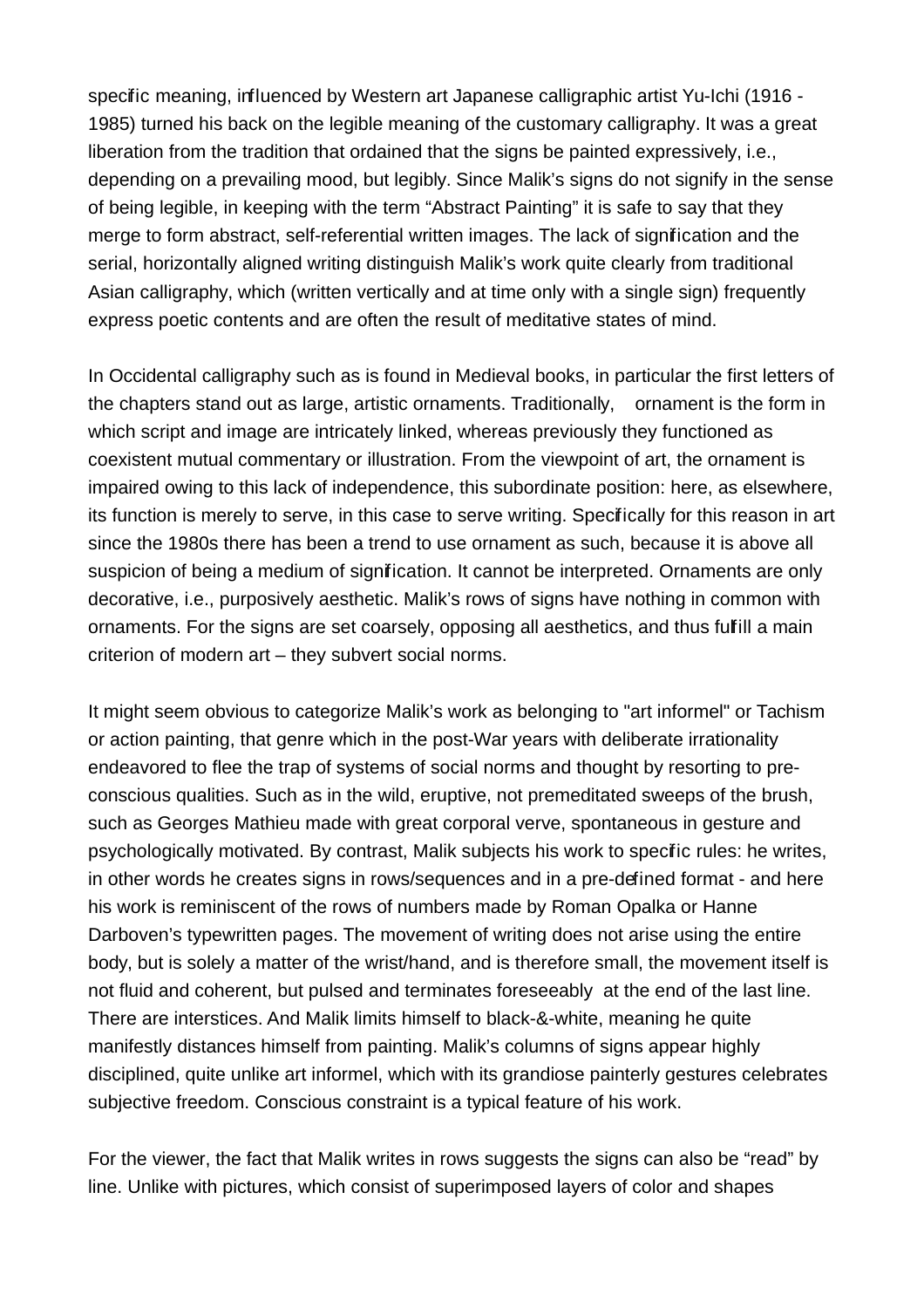(whereby the latter often cover the former), in Malik's oeuvre the work process can be followed with great precision. This is not possible when contemplating pictures, as they have no beginning and no end that we can reconstruct for ourselves. "It is important to me that the person … who wishes to read or view them has to move during the process." (Feb. 8, 2002) This is most certainly the case with regard to the formats sized 2 x 4m, where the viewer has to stretch and stoop in order to follow a line. Should Malik actually make the many-meter frieze he has devised, then the viewer (as with texts by Joseph Kosuth) will have to walk along the rows of signs. Thus, a certain concurrence between artist and observer will arise when the latter follows the act of writing by reading – over certain stretches, at any rate, "reading" as the exact tracing of the complex lines drawn by pen is a quite arduous matter. Unlike contemplating pictures, the viewer, like the artist, sees the end of the signs coming, as the last sign draws ever closer. Then, the signs have been written completely, or seen to the end. With regard to his own work, Jean Dubuffet remarked, and this actually fits Malik's works better than his: "The picture should not be seen passively,.... and instead its genesis experienced... If the knife cut the furrow in the surface, then the viewer will be able to feel the entire length of the movement... All movements the painter made are then felt in their iteration in the mind."

In Malik's written pictures the movement of writing can indeed be experienced. The viewer can follow the process of their origination and the effort involved not only intellectually but quite physically, by following the loops and tangles of the traces of writing. Put differently, Malik's are easily accessible to everyone. The often quite justified prejudice that advanced art is elitist does not apply to Malik. The only condition viewers must fulfill in order to grasp his work is curiosity, something every child has.

If we look at the "signs" individually, we soon recognize that they are all different – but form a single family on one and the same terrain. The first sign is by no means the patriarch who defines the type of sign in the way the clef sets the tone. Often the first sign seems to be constrained in its movement, unable to move forward, vacillating on the spot, and the movement first becomes freer in the further course of the organized forward momentum – sometimes a procession, sometimes a march, sometimes a thicket. In actual fact, many of the signs bring to mind the grotesque figures of commedia del arte, for at times they seem to have legs. We can sense in the trace of the pen the movement that took place in such a small space: it was not regular, the speed involved varied, accelerated, turned on its own axis, slowed down, and got tangled up. It is the movement of writing to which the signs refer – they signify nothing other than movement and this in turn points to a more or less pronounced kinetic energy. Only for this reason are the traces called "signs".

The nature of this energy is, on the one hand, biologically universal and, on the other, individual, if biological: "As enracinated in your individual biology and as unmistakable as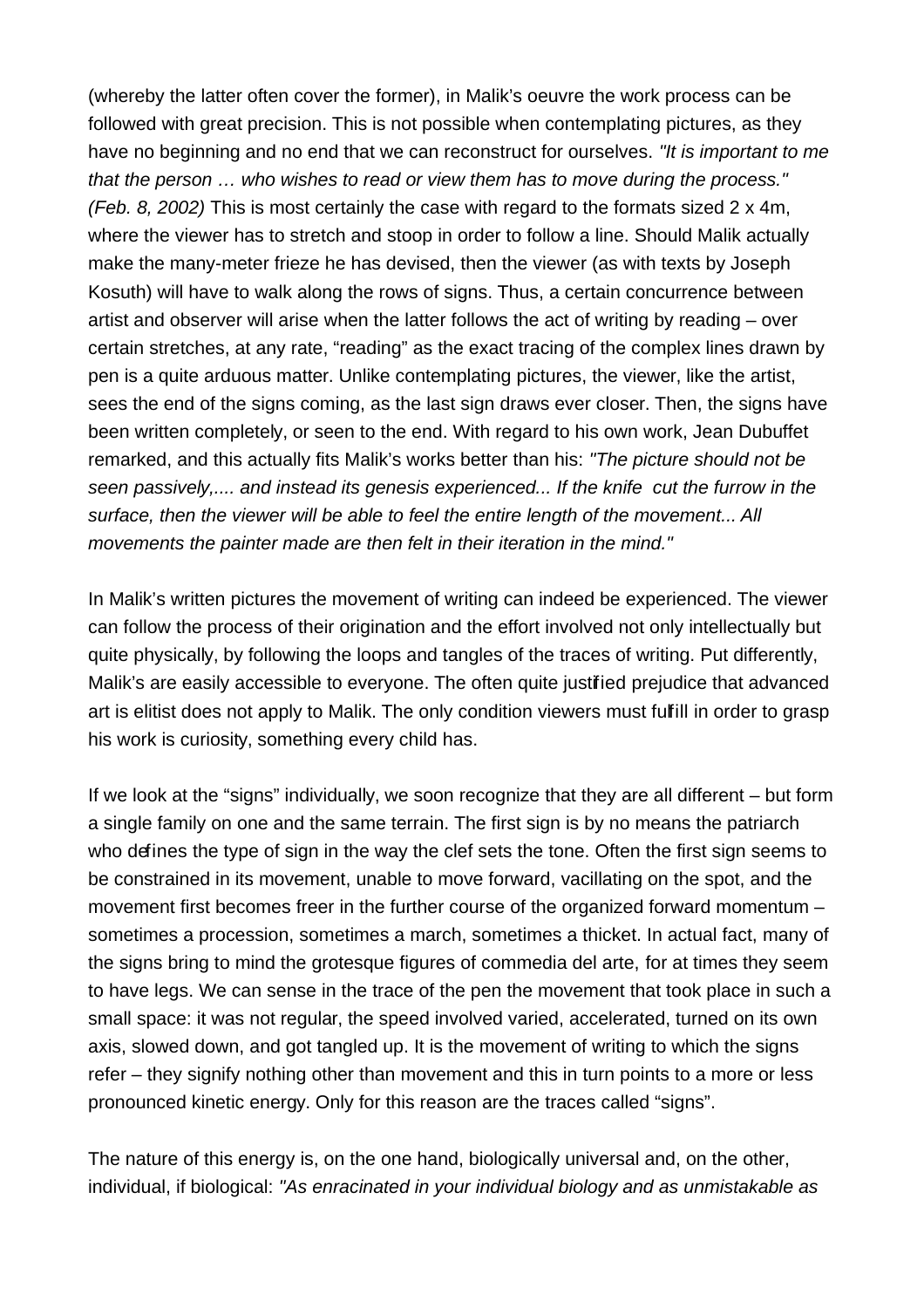your voice or thumbprint." (Jan. 20, 2002) In any case, you feel the kinetic energy behind the signs and can well imagine that the smallest compressed movements can suddenly explode the format set by the very first set like coils that had been pressed together. It then seems as if those before somehow prevent the next set of signs from living it up so excessively. In other words, the individual movements of writing interact, disciplining or socializing with one another. They take heed and care of one another as regards size, type, distance, basic lines and sequencing. The next sign is set with caution, making sure it does not tear off and with an overview of the signs already written and with a view forwards to surface still free and open to be written as well as the conclusion of the movement. Forbearance toward a movement that has not worked out right is another way of saying that Malik does not correct anything**.** The above-mentioned views are likewise characteristics of social behavior. If the signs are seen each as an individual form, in that each is the unique product of a completed movement of the pen, then the whole that they together constitute is a kind of social structure generated by their interaction, perhaps even a taming of natural impulses, for the uncontrolled movement of the pen presses forward as if it were a natural event.

That said, the procedure of writing a sign can also be viewed quite differently, namely as the respectively different result of one and the same effort, just as different people can always be construed as examples of one and the same homo sapiens. Yet in each instance, the same impulse dons a different guise. The signs are the result of ongoing iteration. Videos show how the pen closes on the surface, darting forward suddenly like a bird of prey, then curving along like a skater, sliding, losing balance, or racing on the spot. Malik writes the signs at high speed and (this is a decisive part of the underlying concept) without trying to shape things. The only exception being the way the sign heeds the way it is viewed. It follows that he does not correct anything after the event, as this would be to introduce a notion of beauty or successfulness in a conceptual sense, that is to say an aesthetic approach rather than that which obtains here.

It very much seems as if the artist has come upon something that is below the ground**,** a source or a seam, at any rate an energy potential that flows into his hand and moves the pen now this way, now that, now faster, now slower. Is this some potential that only Malik possesses as an artist, or a potential that we all have that only he has tapped to date? Are we all artists? Or is this perhaps some individual or a supra-individual ability? "Something supra-individual seems to bubble up (in the writing, B.B.)" (Sept. 10, 2001) says Malik. Could anyone do this? Is a matter of scribbling such as people do when phoning? At any rate, it is some subconscious ability. Axel Malik does not write, something within him writes. He says: "You know that I do not overly rate my 'abilities' in my work and I cannot assume that it is something I can claim is mine." (May 18, 2000) "I am in the service (20) of the writing." (Dec. 13, 2001) To this extent, Malik's method brings to mind écriture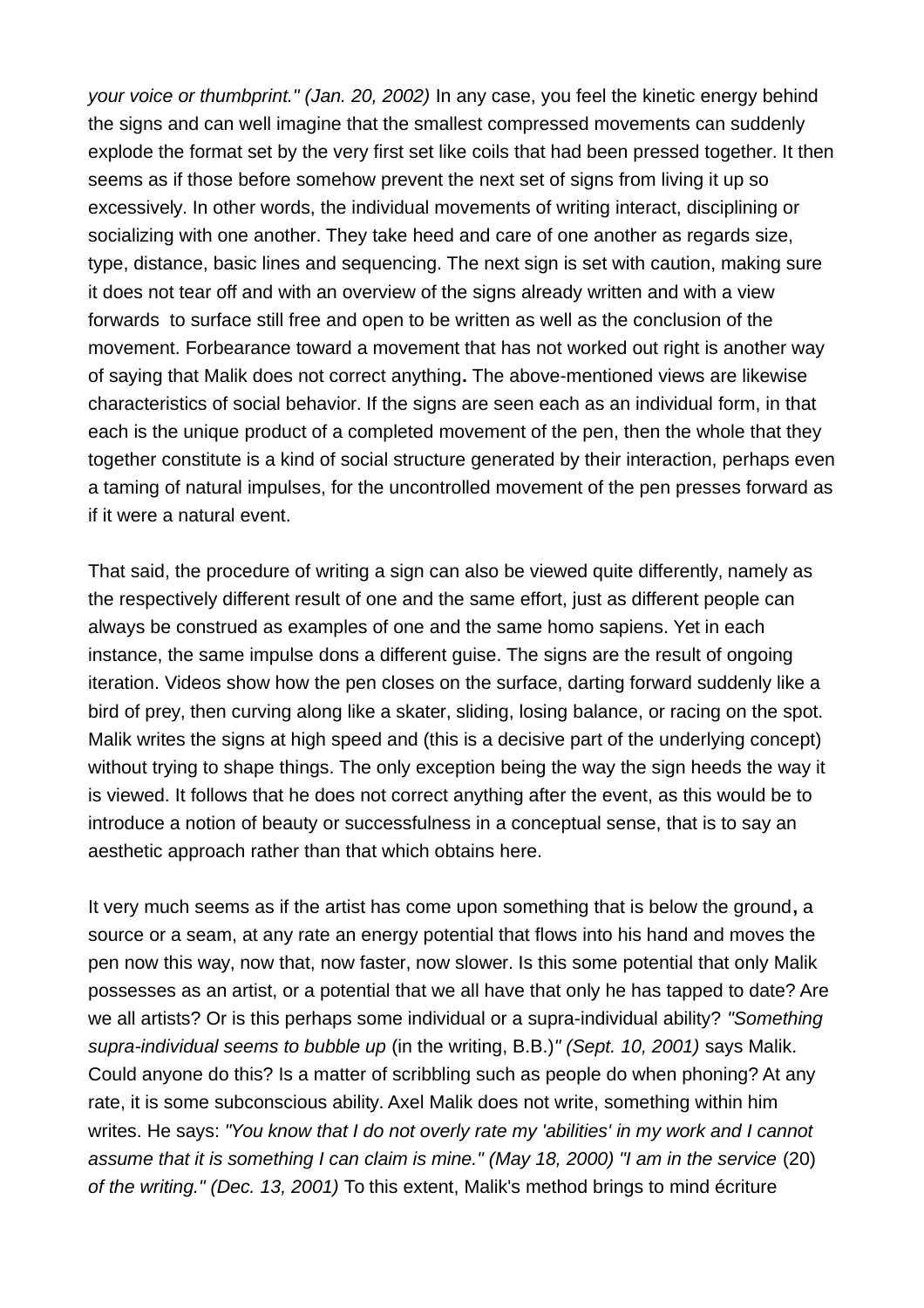automatique, that ostensible outpouring of the pre-conscious – under the influence of psychoanalytical theory, the Surrealists championed it, for it fitted their project, more radical than that of other artists, of undermining the rationalist systems for grasping the world. "The key discovery was in fact that the pen or pencil when drawing simply runs along willy nilly and so thus weaves a highly precious substance," wrote André Breton. (see Göricke ) Yet the concept innate in Malik's approach and the results do not concur with écriture automatique. Malik certainly does not ally himself with the clear and decidedly political claims the Surrealists made to having found some innocent terrain, as it were, in the depths of the human psyche, a territory supposedly not yet colonized by socialization and from which they could upend the world. He is on his guard against trammeling the energetic sources of the impulses behind his writing by attempts to define it. He rejects the idea that he writes according to some dictation set by the psyche.

And with Malik's oeuvre there can definitely be no talk of that trance-like state which the Surrealists endeavored to induce by means of drugs in order to counteract the control exercised by the will/consciousness and thus (as with Henri Michaux) to ensure that pure movement, i.e., the movement of writing, takes on nomadic form in a flowing subjectivity. On the contrary, Malik draws on an enhanced state of wakefulness. "When writing, I am absolutely sober and of a very clear mind." (July 7, 2002) He is not interested in the "omnipotence of dreams" evoked by the Surrealists. Although his writing follows unknown impulses, he by no means sees himself as a passive medium. As regards the results, both in the work of André Masson and Henri Michaux script-like forms emerge that are usually embedded in all sorts of figurative essences that call for interpretation. Malik's signs, by contrast, are self-referential structures that refuse to be interpreted. Malik writes that "in écriture automatique the focus is on anything but lineation." (Sept. 7, 2002). The opposite is true for him. Unlike écriture automatique his procedure is not a means to an end involving the creation of new images. Unlike the veiled or indistinct results of écriture automatique, Malik's signs usually exhibit decisive and clear contours. The artist himself states: "My lineations are not delirious. They are not movements that slide or drag there way across the paper; they are set with great precision, have a surgically exact quality." (July 7, 2002)

On perusing the diaries that Malik has been writing day-in day-out since 1989 and that are bound in 30 thick tomes, you will be astonished by the wealth of beautiful amoeba-like, shell, oyster, and snail forms, the floating, almost three-dimensional constructs, splitters, images of bug food, and the like, attesting to Malik's special talent in drawing. These are intentionally shaped signs, in which aesthetic norms and the visible reality unmistakably play a role. These are the fruit of mentally controlled, thematically-focused writing movements. These forms are beautiful. They are tasteful. They embody exactly what artists understand as deformation, as access to the normal from which they constantly try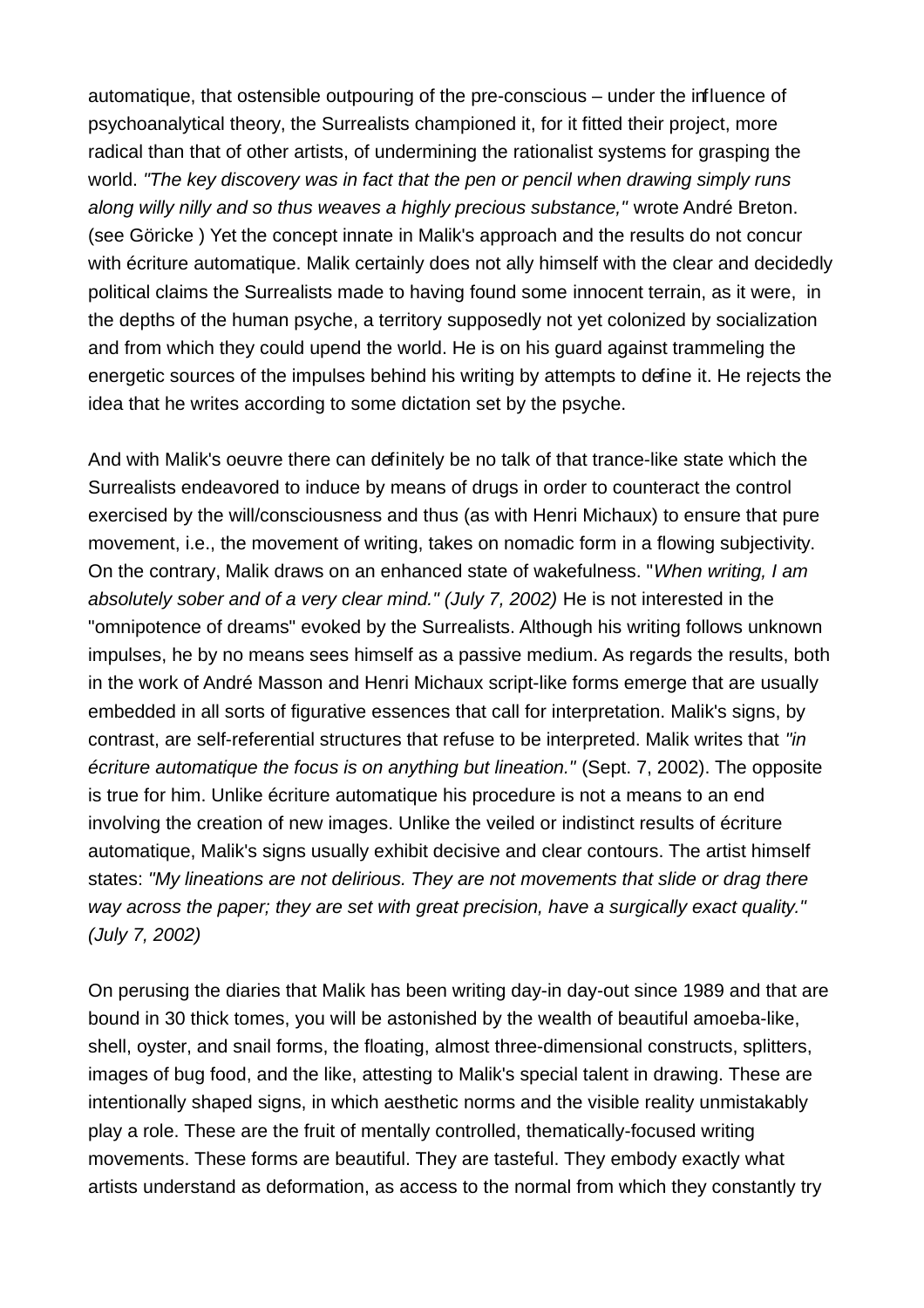and liberate themselves. Malik has also taken this resolute step. He has discerned that it leads nowhere to create tribes of signs in line with an idea and has therefore desisted from this approach, devoting his attention instead to signs made unintentionally that, unlike those carefully designed products, could be termed "raw", raw signs, forms that are primordial or as original as possible – after all, they are all roughly socialized in line with the parameters size, type, spacing, basic lineage, sequencing and picture format. The wish to create something original and unsullied that is not subject to rationality, something innocent and pure – that is a need many great artists have felt, and Axel Malik would seem to share it to a certain extent. He terms writing signs "a clear, pure movement, a movement purged of self, an empty meaningless movement." (Dec. 5, 2001) In general, one could object to all these various approaches that a thoroughly socialized society, in which even nature (from the countryside through the animals to humans themselves) are ever more thoroughly and enduringly socially produced) no longer provides enclaves of pure energy, neither as inner nor as outer nature. Despite this quite general objection, the new or the relatively new can usually be recognized by the fact that it is astonishingly raw and coarse, and thus judged by most to be ugly. Malik thus corrects nothing, even in his diaries, that terrain of experimentation, for errors are not possible in Malik's concept. Nevertheless, the viewer will no doubt regard this or that sign as "beautiful" or "unsuccessful" and precisely the fact that these tableaux and books also feature "unsuccessful" signs is what makes them seem so authentic and lively. "I do not care what the signs look like. To my mind they are all unsuccessful fundamentally speaking." (Sept. 10, 2001)

Everything is open to view, nothing is concealed or touched up. Unlike painting, for example, there are no secrets here. The act of drawing the signs is evidently a matter of great intensity. Yu-Ichi, the Japanese calligrapher I mentioned at the outset, experienced a real explosion of feeling and screamed when putting brush to paper. When viewing Malik's video works (they are works in their own right, not documentation), you hear him breathing heavily while at work. He has to concentrate very hard to set the next sign. In this way, the signs attest to moments of great excitation. Unlike the explosive brushstrokes of art informel, Malik's signs actually seem to result from implosions. Instead of unfolding outwards, the movements seem to be drawn inward, to revolve around a dot. The movement of art informel painters extended outwards, the movement in Malik's acts of writings is intensely inwards. This is, of course, related to the confined space which the series of signs have at their disposal. Yet precisely because the scope for the signs to develop is so meager in Malik's works, they unleash an amazing variety within the framework set them. The implosive intensity results from the constraints Malik places on himself – and the viewer may find it constraining given the row after row of signs and columns that march ever onward. Indeed, the repetitive metronomic iteration, they ostensible never-ended progression of this work evokes associations with work at a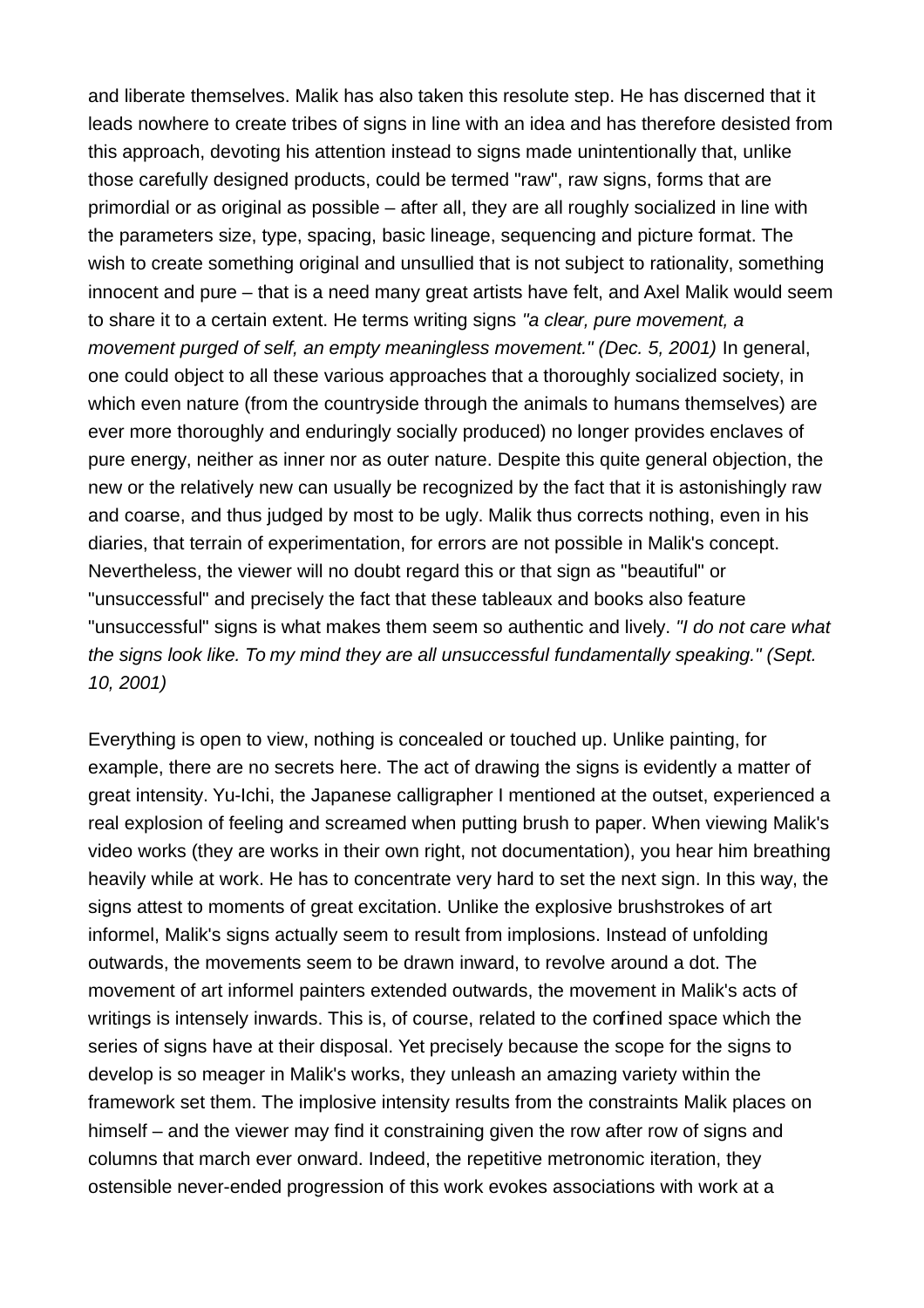conveyor belt – whereas it is actually the obsession of an artist who exercises a profession which is without doubt freer than any other as regards the scope for freedom in decisionmaking.

While Abstract Expressionism and action painting allow us to sense the violent explosions of the artistic thirst for freedom in the uninhibited manner in which the paint is applied, in Malik's stringent collections of signs, each enclosed in its frame, there is a tangible tension left unresolved – the product no doubt of this confinement and also caused by each line being forced to return to the center rather than wildly heading off in this or that direction. However oppressive at times the density of signs may seem to be, they possess a dancing, subtle quality and thus a grace that reminds me of Robert Walser's stories – his style was so magical precisely thanks to the way in which it formed a contrast by inscrutably and joyously playful treatment of conformity.

Malik's self-imposed discipline at work brings to mind the asceticism of monks. In fact, in a letter the artist confirmed this assumption I had long since had when he elaborated on the project for copying the Bible, and he intends to put the finished product on display in the library of Hildesheim Cathedral. In the library vaults he discovered a copy of the Bible made in minute Gothic minuscules: sized 11 x 7.5 cm, the Bible features 43 lines only 2.5mm high squeezed onto each page. Malik writes: "I was impressed and stunned by the care and consistency of the script, its differentiated smallness and clarity, and the timeframe of the writing process involved. I have experienced and grasped this monastic effort as a special form of diary writing. My own work is thus an updated form and rephrasing of this context."(July 7, 2002) In May 2003, Malik will be putting a 10m long and 2m wide canvas scroll on show in Hildesheim, on which the sizes vary strongly in size from 1mm to 30 mm – showing his reverence for the ascetic work of monks. "Asceticism"**,** writes Malik, "is the conscious and intentional reining in of the ego's elements, in order to experience another context." Or: "It means serving a thing, or self-restriction for the benefit of the higher object, the greater dimension." (Feb. 8, 2002)

The diaries are numbered sequentially. This might appear at first sight to be a merely technical device, but proves that Malik grasps his entire oeuvre as a "work in progress", as a major ongoing context. It "is quite obvious that the signs set out specifically for infinity, that is the direction in which they embark, that is their desire, their impulse driving them forwards." (Sept. 10, 2001) Most recently, Malik has tried to visualize the ongoing nature of the work, its essential never-ending quality (and this property also plays such a paramount role in the oeuvre of Roman Opalka and in On Kawara's Date pictures), by writing on long strips, which then form a frieze – this is the plan for the group show in Schloss Duchcov in October 2003. As part of an international artists' symposium launched by Wulf Kirschner under the motto of the "Endless Line", Malik will be describing/inscribing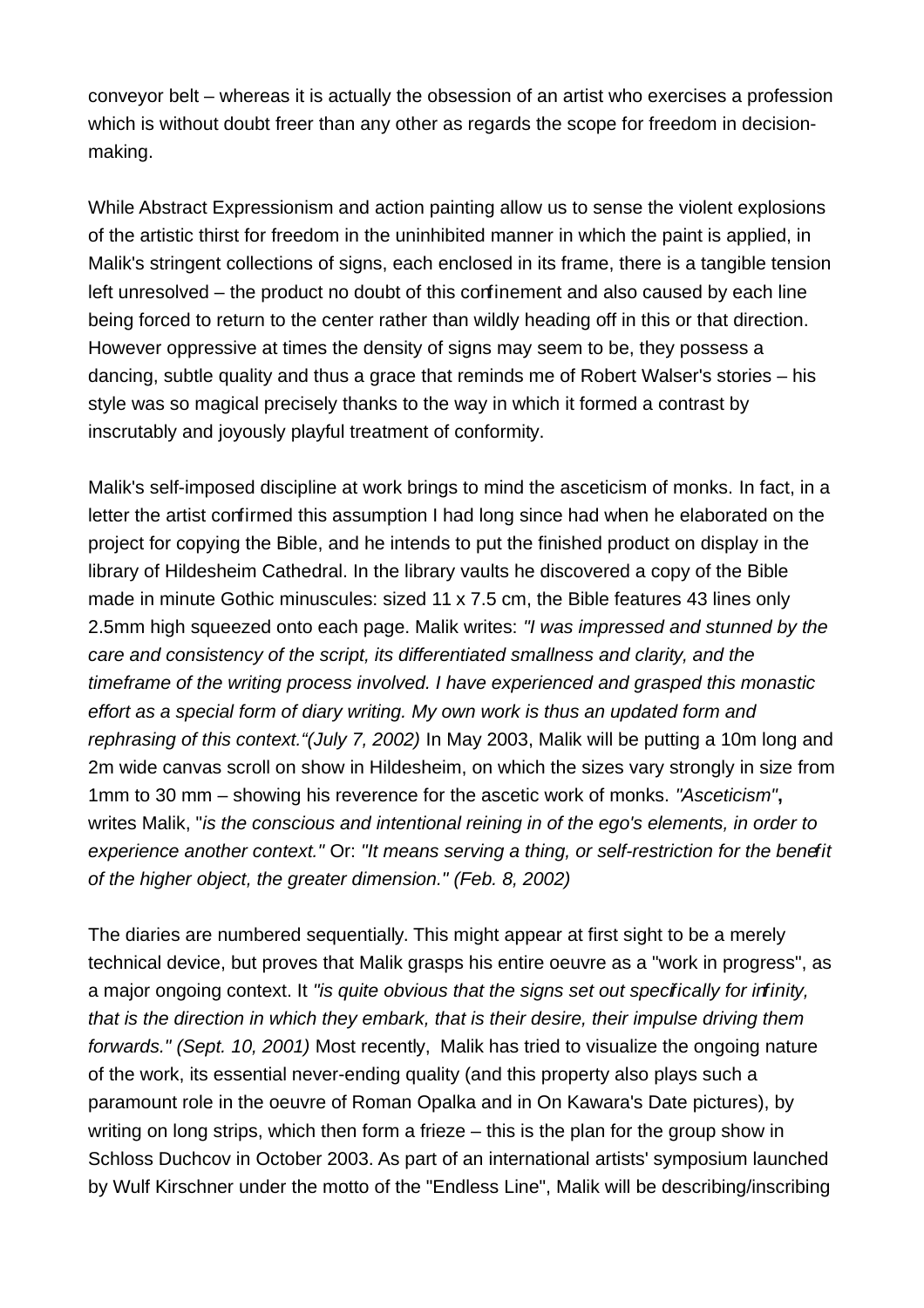a section of the "Great Wall". The signs are, as it were, nodes/knots – knots in time in an endless line that commenced with the first words written. In this way they also relate to the artist's own lifetime. An intense moment is captured in each figurine, an event that sets itself off from other events. Seen in this way, the sequence of separate signs forges a chain of embodiments of excited moments in time.

The audio works (and they exclusively communicate the sound of writing) also give a similar impression. They create great tension, just as radio plays attract creative attention be abstracting from the visual.

At the same time, the constant setting of one sign after the next is also reminiscent of the work of a farmer in the field, plowing one furrow after another, or planting one plant after another when doing his day's work, say one field a day.

Malik's ongoing repetitive work, and it is hard to interrupt it, is tough. After all, some of it is performed lying down. This act of writing as a response to the impulse of energy is emphatically physical, it entails the whole body, as it were**.**

Studies on ergonomics have long since identified that manual activities frequently tend to be rhythmic in motion owing to the iteration involved, even in the case of tasks requiring fine motoric skills, such as soldering small electrical components where the soldering iron has to touch specific points to affix elements to them. Rhythm may also perhaps play a part in Axel Malik's work. The spaces between the signs bear witness to a pause between movements. Here, writing is related to walking, which likewise obeys a certain rhythm. Walking and writing are rhythmic forms of moving the extremities forward and both are of great significance. However, strange the almost factory-like discipline which he imposes on his work may seem, it follows logically from his decision to write in keeping with a movement the tact of which is predicated by writing one line at a time, just as would apply with setting letters in upper case.

When you view the videos that present the work of writing close up, you will inevitably gain the impression that you also probably get when carefully scrutinizing the signs, namely that the act of writing resembles movements in dance**,** the dance of the highly excited hand, in some instances it almost reaches fever pitch. It would be a dance that qua pure movement signifies nothing and is therefore not expressive. Malik is not one of those artists who dreams up inventions. For he does not try and consciously shape things, and, seen superficially, always produces one and the same thing. Yet he certainly discovers things. To quote him: "After the event, I am not surprised at what I have done, because I really feel it the moment it happens." (July 7, 2002) Each discovery uncovers something not yet seen and to this extent something new. Malik never knows beforehand what will come squirting out of his pen. I assume that what he brings forth is in many instances foreign to him. With great mental presence, he then observes the hand working quite on its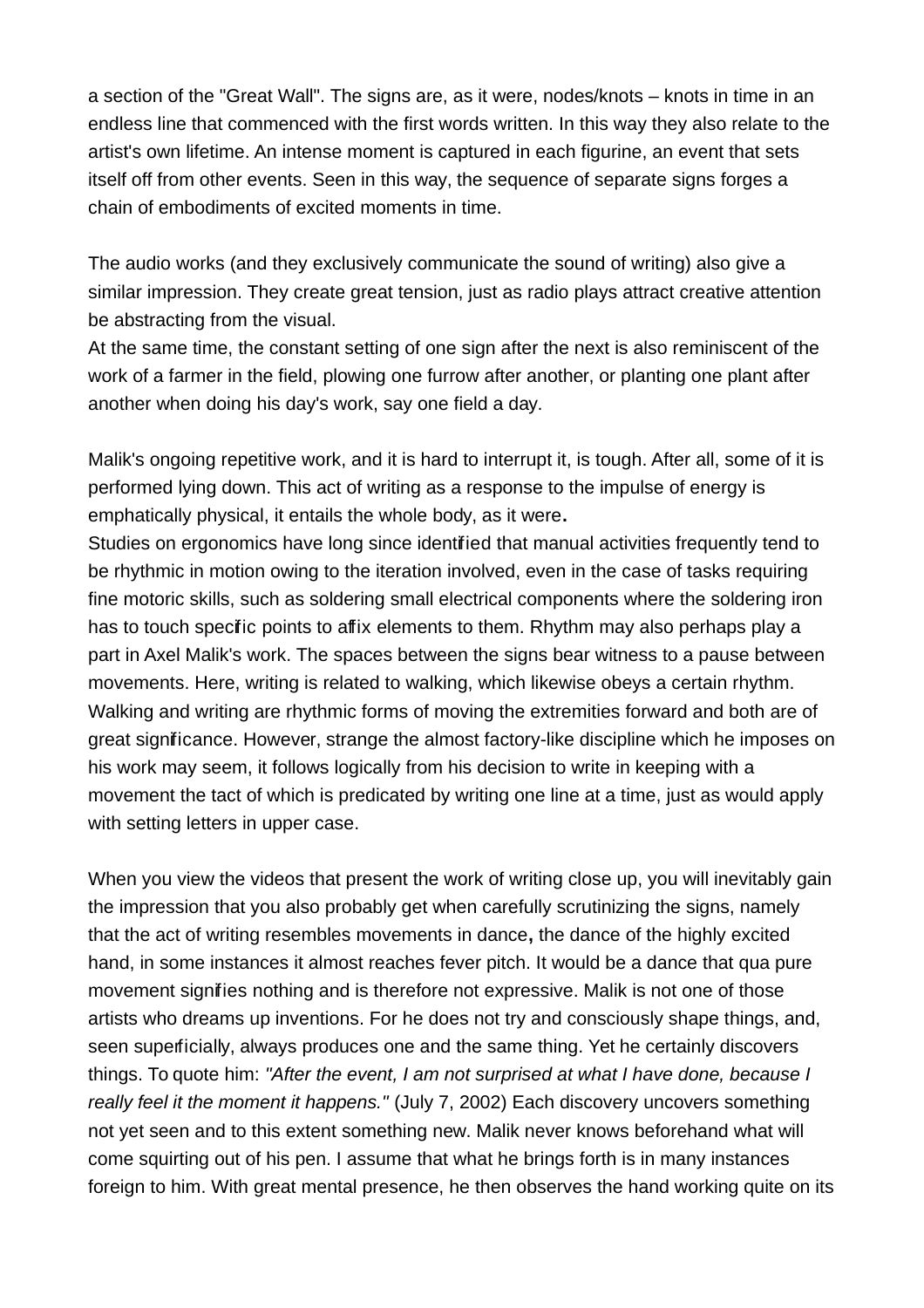own. The question "What is my hand doing?" is characteristic of a divide, as if the artist had divided himself up into hand and eye. In this setting, it is quite conceivable that there is a form of silent complex communication between the movement of the writing (which essentially is non-signifying) and the mentally alert eye, whereby the latter may understand the former to be a language. "The line speaks because during its short run it transmits information on its properties and consistency." (July 24, 2002) Indeed, Malik claims that "movement signifies language. The movement of writing is alone, unto itself, a language that has fallen silent." (Feb. 13, 2002)

That said, the movement of writing can of itself not be a language, if it is bereft of all meaning in order to produce abstract written images. One of the great achievements of abstract art was to liberate itself of all the meaning that adhered to art. The movement of writing therefore contains no messages. "My 'discovery' consists simply of the fact that firstly people usually assume that intellectual, linguistic-semantic reflection is a fairly complicated, complex and extremely challenging matter, yet that writing it all down is as a rule a negligible attendant activity, of a meager and inconsequential quality, and secondly people usually assume that writing by hand is actually a mindless as essentially purely functional/technical matter. My 'shock' simply stemmed for the fact that I had naturally also assumed that if you strip the script of its semantic content you get a fairly lifeless entity (and at most something suitable for entertaining graphic and ornamental fun.) I was astonished to find at a flash that this is not the case, and that I had to concern myself most intensively with the connection, the seam where thought and writing meet." (July 9, 2002) What is meant here by seam?

Malik repeatedly talks about properties that are mutually exclusive: on the one hand, he talks of the pure movement of writing and, on the other, of its linguistic character. For example, as regards the handwriting of a letter-writer, he states: "It was, alongside all the content, the expression and trace of absence." (July 25, 2002) In other words, the handwriting in itself expresses something personal, e.g., a state of excitation or agitation, and at any rate something about the character of the writer. Precisely for this reason, in former times children were forced to practice tidy handwriting as if they were being drilled in keeping step. Malik actually endeavors to "elide everything personal from his handwriting" such that "the text contains nothing biographical about it." (July 25, 2002) (Although it must be pointed out that his scripts are of course not texts.) Malik imagines that "language is mounted on script" and enguires whether "it is not perhaps even within it." (July 24, 2002) He imagines that the pure movement of writing and its legible trace (the sign) embodies something that is linguistic. For the discerning eye will find that the movement of writing which the hand accomplishes of its own volition and without being instructed to shape something is meaningful in the sense that the natural impulse (qua nature) lends itself shape **–** albeit in keeping with the above-mentioned parameters. Both